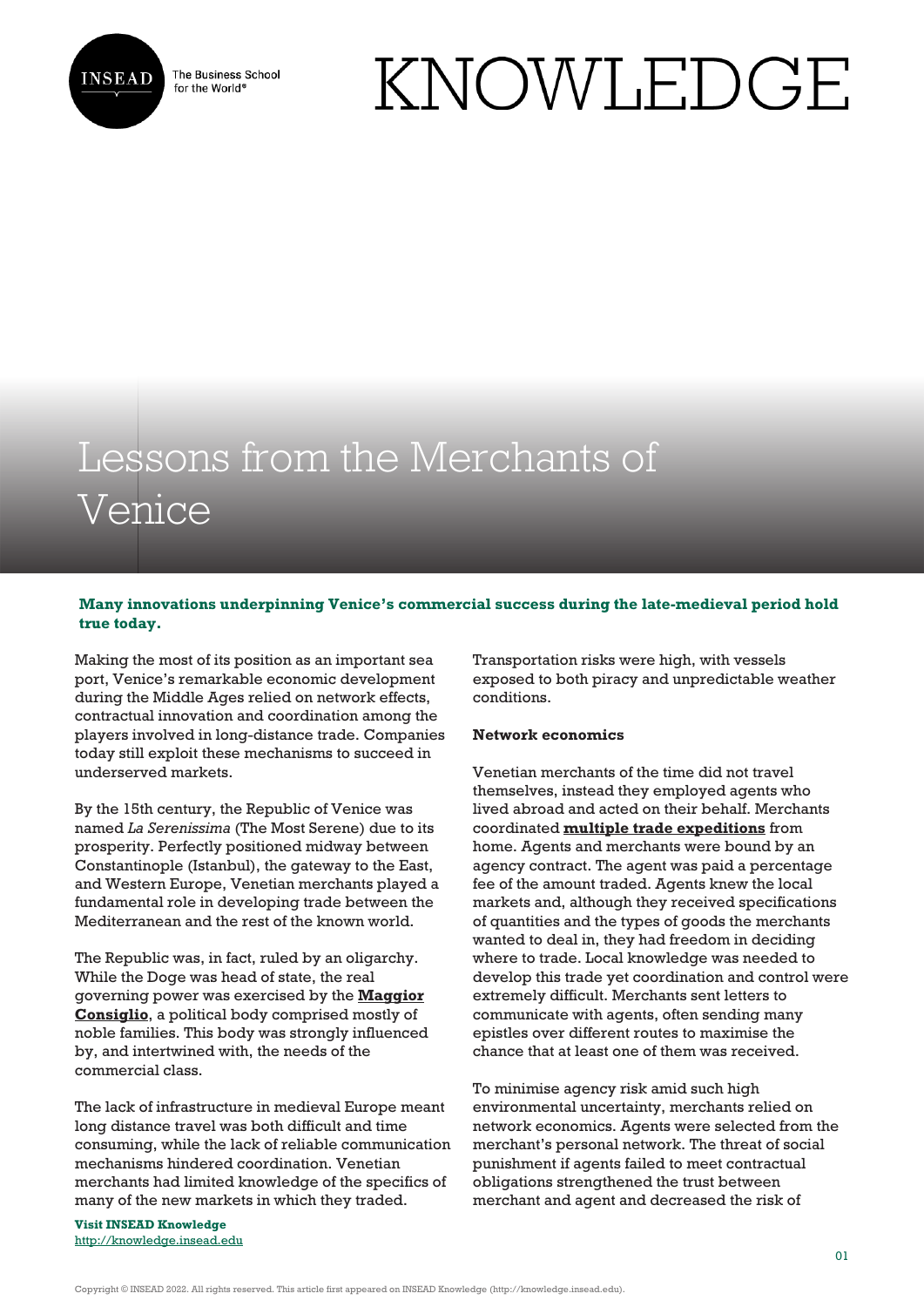deviation from contracts.

Today, network mechanisms play a fundamental role for companies trading in underserved markets, as a mechanism for creating trust and strengthening local knowledge in a region.

Dubai-based transportation network company Careem, for example, leverages network effects to recruit reliable **[drivers](https://drive.careempartner.com/sg/)**. Their drivers refer other drivers to the platform. These relationships, complemented with extensive background checks run by the company, enhances control among drivers and creates a network of trust which has helped the company expand in less-known markets.

A similar *modus operandi* is used by **[Prodigy](https://prodigyfinance.com/about-us) [Finance](https://prodigyfinance.com/about-us)**, an organisation started by three INSEAD MBA graduates to help students finance international degrees. Initially, the funding was provided by INSEAD alumni to INSEAD students. As students were unlikely to default on the alumni network, network effects helped create a market for these loans.

#### **Contractual innovation**

The relationship between Venetian merchants and agents involved in long-distance trade was organised through a new form of contract called *Colleganza*. Under the arrangement, the merchants remained in Venice and provided all the capital and goods for expeditions while the agents sailed abroad to sell them, buying new goods with the proceeds and bringing them back for sale in the Venetian market. Profits were split on a prearranged percentage, an arrangement that limited the liability and risk for both parties and would later underpin the development of trade in the **[East](http://tuvalu.santafe.edu/~bowles/venice_SantaFe_2015.pdf) [Indies](http://tuvalu.santafe.edu/~bowles/venice_SantaFe_2015.pdf)**.

In today's underserved markets, organisations must think outside the box, implementing contractual innovations to seal the deal or compete in new arenas. Consider, internet.org, a partnership between Facebook and telecommunications operators in emerging markets. The arrangement provides mobile phone users with free access to selected apps and websites ('Free Basics') on their mobile devices. Although **[opposed](http://www.bbc.com/news/technology-35522899)** by supporters of net neutrality, the initiative allowed Facebook to rapidly gain a dominant position in many African countries.

Contractual innovation also contributed to the success of Chinese e-commerce company, Alibaba, which launched its online payment system Alipay in 2004. Alipay reduced the risk of fraud and created trust in the system by holding payments in escrow until customers received and **[verified](https://www.forbes.com/sites/anaswanson/2014/09/23/what-india-could-learn-from-alibaba/#696dcf2440a3)** the goods.

#### **Innovation in coordination**

Another key factor for Venetian merchants' success was the coordination facilitated by the government. As ship-building was too costly an undertaking for merchants, vessels were built in the state-owned *Arsenale* and **[contracted](https://www.bookdepository.com/Venetian-Ships-Shipbuilders-Renaissance-Frederic-Chapin-Lane/9780801845147)** to private groups of merchants through a public auction.

By controlling the ships, the government was able to coordinate the timing of trade expeditions, according to weather conditions and the commercial cycle of the far-flung markets. Ships were organised in groups, each with a specific destination. This organisation allowed the government to maximise trade opportunities by regulating the goods that were traded in certain locations at different times of the year, and to offer military protection to the convoys.

Today, coordination among companies exploring emerging markets plays an important role in knowledge sharing and protection for the 'home' country. China was aware of these benefits as its companies began to expand into Africa. The government's measures to enhance Sino-African relationships and the Beijing Summit Forum on China-Africa Cooperation in 2006, attended by 48 African leaders, facilitated the market entry of many firms by providing **[ties](http://www.focac.org/eng/ltda/dscbzjhy/DOC32009/t280369.htm)** with African governments. Coordination also takes place in the consumer market. For instance, Nike's 'We Own the Night' runs provided for a safe and sociable environment for women to **[run after dark](http://news.nike.com/we-own-the-night)**, as well as a great deal of publicity.

#### **Similarities today**

"My ventures are not in one bottom trusted, / Nor to one place; nor is my whole estate / Upon the fortune of this present year: / Therefore my merchandise makes me not sad." says Shakespeare's Antonio, merchant of Venice. Merchants like him, with the support of the Republic, built an economic empire that, at its height, dominated trade between East and West. By studying Venice's supremacy in longdistance trade and success in opening new markets over the centuries, we can see the importance of network effects, contractual innovations and coordination among players involved in commercial relationships. These three pillars are still applied by many companies with successful business operations in underserved markets today.

#### *[Giovanni Tassini](https://knowledge.insead.edu/users/gtassini) is an INSEAD MBA '17J.*

*[Loic Sadoulet](https://knowledge.insead.edu/users/loicsa) is an Affiliate Professor of Economics at INSEAD.*

*Follow INSEAD Knowledge on [Twitter](http://www.twitter.com/inseadknowledge) and [Facebook.](http://www.facebook.com/Knowledge.insead)*

**Visit INSEAD Knowledge** <http://knowledge.insead.edu>

Copyright © INSEAD 2022. All rights reserved. This article first appeared on INSEAD Knowledge (http://knowledge.insead.edu).